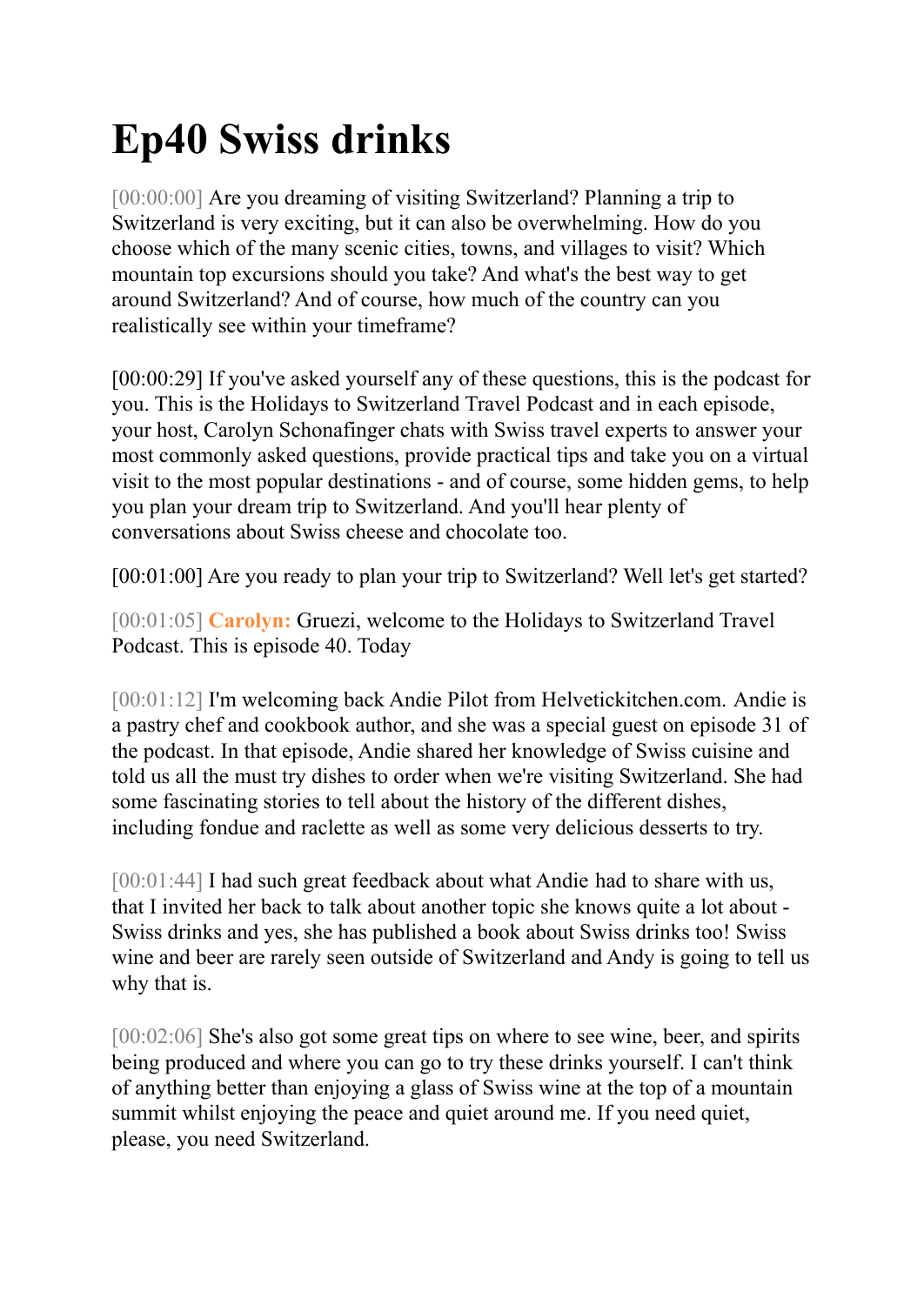[00:02:31] Before I welcome Andie, I'd like to say a huge thank you to Switzerland Tourism,sponsors of the podcast, the Switzerland Tourism website, myswitzerland.com is packed full of information about traveling in Switzerland, so be sure to check it out.

[00:02:48] Hi, Andie.. Welcome back to the podcast.

[00:02:51] **Andie:** Thank you. Thank you so much for having

[00:02:52] me back..

[00:02:53] **Carolyn:** Now for those listeners who haven't yet listened to the last episode that you were on, would you like to just give us a little bit of a brief background of how you came to be living in Switzerland?

[00:03:05] **Andie:** Of course.

[00:03:05] Yeah. Um, so I was born and raised in Canada, but my mom is Swiss. I spent a lot of my childhood summers visiting my grandparents in Switzerland, and later I trained to be a pastry chef in Canada and came to Switzerland to get some work experience. I ended up meeting my husband and 10 years later, I'm still here.

[00:03:29] And now I write about uh, Swiss food and drinks and develop recipes, write cookbooks. And yeah, it's my favorite thing talking about Swiss food and drink and eating and drinking all of that great food.

[00:03:43] **Carolyn:** Yeah. Well, I can see why, what a, what a great way to be able to combine your passion with your career and with something so delicious as well.

[00:03:54] Now you mentioned that you're a pastry chef and you are obviously a very good cook because you've already published two books on Swiss food, but you've also published a book called Drink like the Swiss. So I'm guessing that Swiss drinks are probably a favorite topic of yours.

[00:04:13] **Andie:** Oh, absolutely. And I have to say, uh, for me researching the Drink like the Swiss book was definitely some of the most interesting, uh, interesting stuff that I've researched and that I learned about.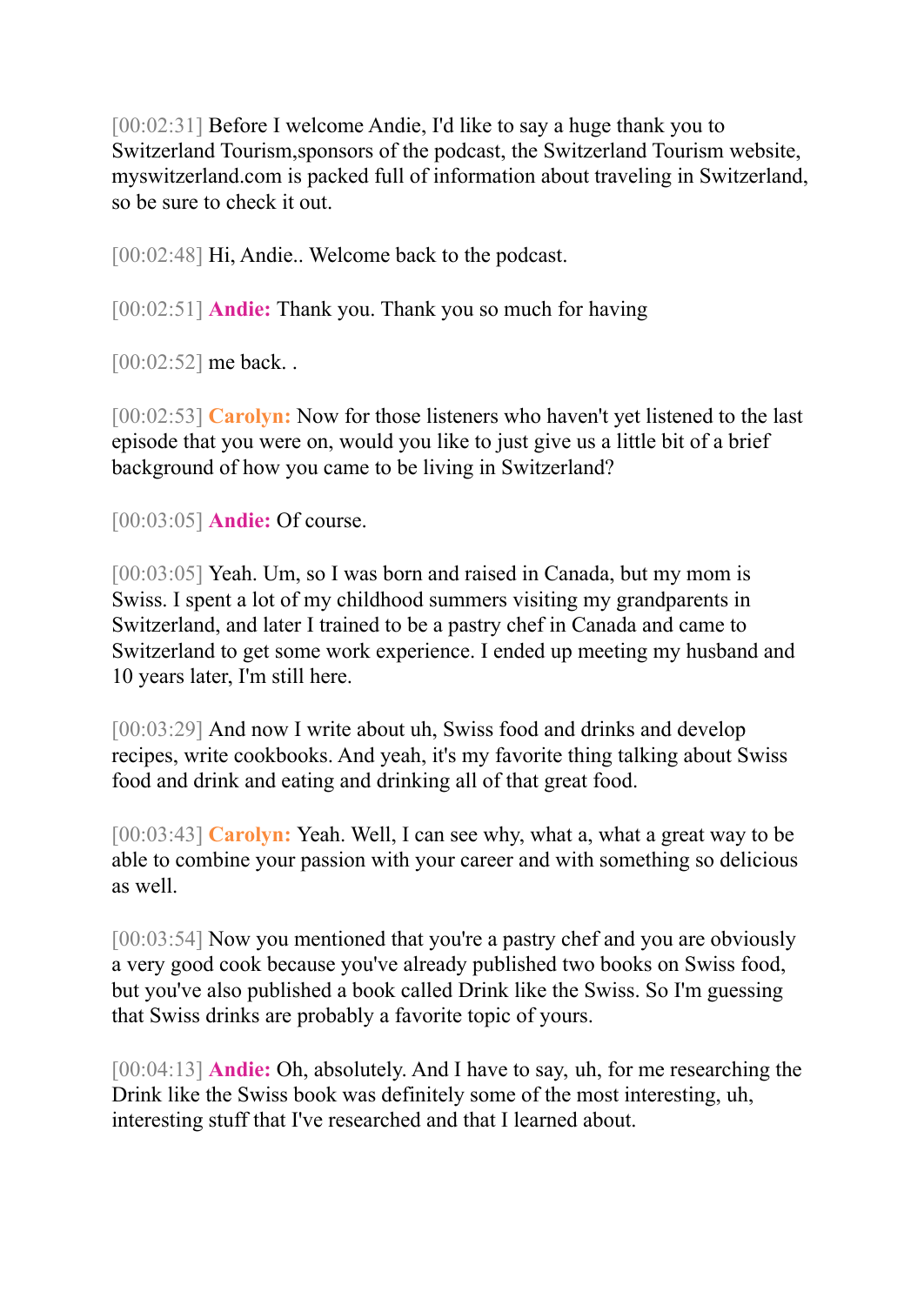[00:04:28] And, um, how so many of the drinks are folded into the culture here in Switzerland? It's really a fascinating topic. And one that I, uh, hope more people get interested in and love to talk about it. Yeah. Yeah.

[00:04:41] **Carolyn:** Okay. So yeah, I'd love to hear some about some of those traditions, um, as also, um, to hear about the wine and the beer in the spirits.

[00:04:52] Um, as well as I think there might be some other drinks that are quite unique to Switzerland. So how about we start with wine and, uh, what, what have you got to tell us about Swiss

[00:05:04] wine?

[00:05:05] **Andie:** Absolutely. Yeah. Wine is really interesting because Swiss wine is excellent, but it's not really well-known outside of Switzerland at all.

[00:05:15] And the reason is because only about 2% of the wine that's produced in Switzerland is, is exported outside of Switzerland. And most of it just goes to Germany across the border. Um, and really what the Swiss are doing is hoarding their wine, keeping it for themselves to drink because it's really, really delicious.

[00:05:33] Um, And the most popular red grape variety here in Switzerland is Pinot Noir, uh, in the German part, it's sometimes called Blauburgunder. And that's what, what Swiss are drinking when, when it comes to a red wine in Switzerland, that is usually a peppery, a fruity, a red wine, and it's produced in many different parts of the country, especially in the Valais.

[00:06:00] Uh, as for white wine, the grapes that is, is the most popular is Chasselas and this is also called Fendant, confusingly in Switzerland. Um, many of the grape varieties have different names depending on the region. So it can be a little bit, uh, confusing. Um, but this Chasselas Fendant is what you are typically having if you have fondue or other, other cheesy, uh, Swiss dishes.

[00:06:26] And this is Switzerland's favorite white wine. Um, in Ticino, of course, the Italian part what's known as also big wine producers and there you're drinking merlot uh, if you go to a grotto in Ticino, you have a cute little ceramic mug called the boccolino, and that's how your wine will be served to you.

[00:06:46] And, uh, another of the most popular grapes grown here in Switzerland is Gamay and in the Valais in Switzerland, that is a blended with pinot noir and you get another popular wine called Dole. That's a nice red, uh,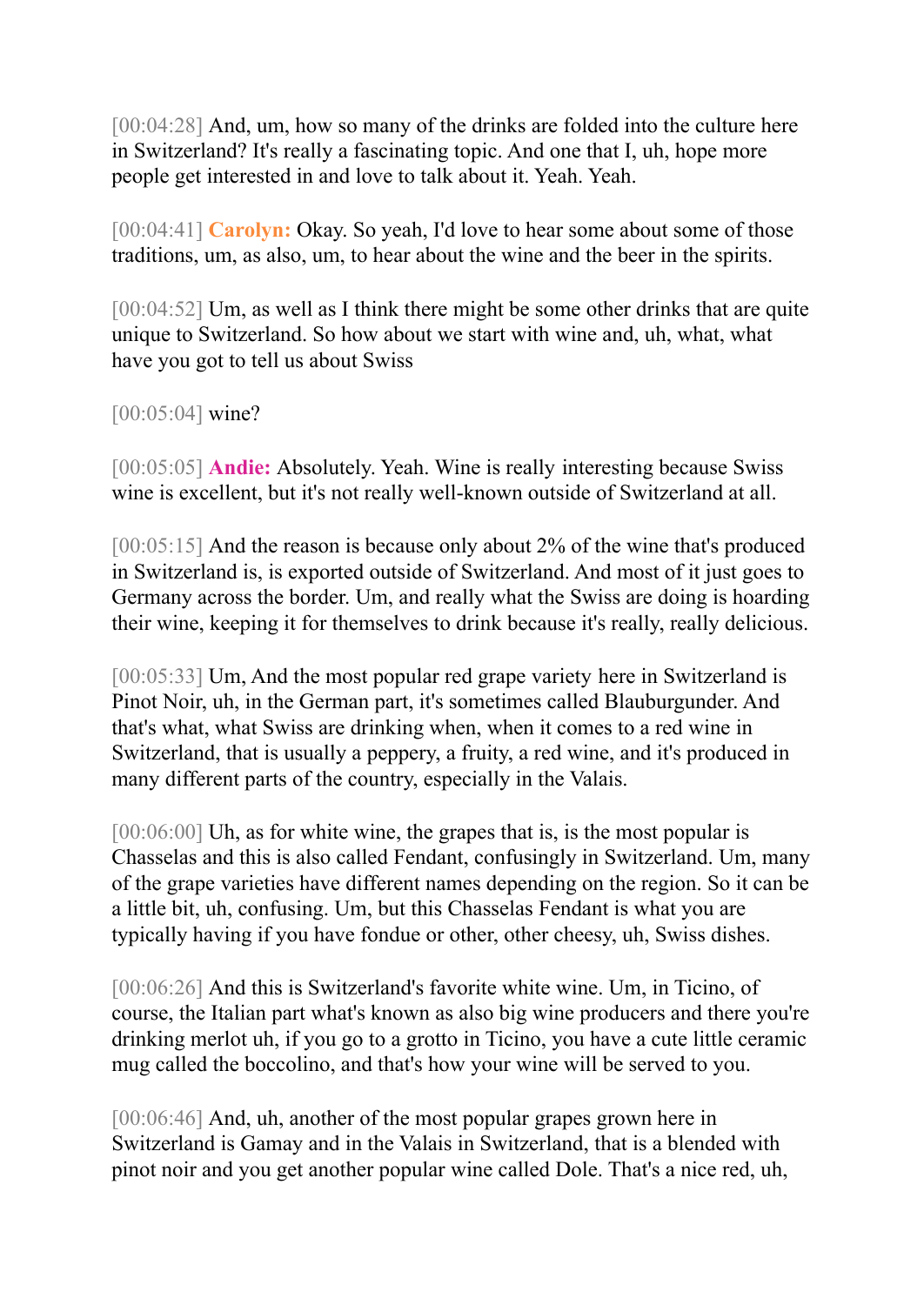very aromatic. It's very different depending on the producer, but that's always a good choice when you're here.

[00:07:12] Um, so those are really the big wines that you're going to see when you come to Switzerland, what the Swiss people are drinking themselves. And of course, what's really interesting, there are also some lesser known grape varieties that are indigenous to Switzerland, or that maybe come from nearby countries, but are produced right now, uniquely in Switzerland.

[00:07:31] And you find lots of these in the Valais, which is the biggest wine producing region in the country. Um, there are whites like or Petit Arvine those are worth, uh, searching out. They also pair excellently with all of Switzerland's wonderful cheese dishes and there's reds. Some of the big names are Cornalin or Humagne Rouge.

[00:07:54] Uh, those are also from the Valais and yeah, these are some grapes, if you're in the region, definitely give them a try. They are a wonderful whites and reds.

[00:08:04] **Carolyn:** Okay. So the, the pinot noir and the chasselas, which you said are the two most popular, I guess they would be available in restaurants right across the country.

[00:08:14] Whereas some of the other, other less than on ones are only available when you're in that particular region where they're made?

[00:08:23] **Typically.** 

[00:08:24] **Andie:** Yeah. Yeah. I mean, there are big producers in the Valais who are making things like Petit Arvine, so you can buy those throughout the country. But yeah, you'll definitely find chasselas everywhere.

[00:08:34] You'll find the Pinot noir. Uh, yeah, probably in most restaurants throughout the country.

[00:08:39] Yeah.

[00:08:40] **Carolyn:** Okay. And if, if someone is, is for instance, staying in an apartment and they want to buy a bottle of wine to have with their dinner, that they're cooking in their apartment, where, where do they buy that?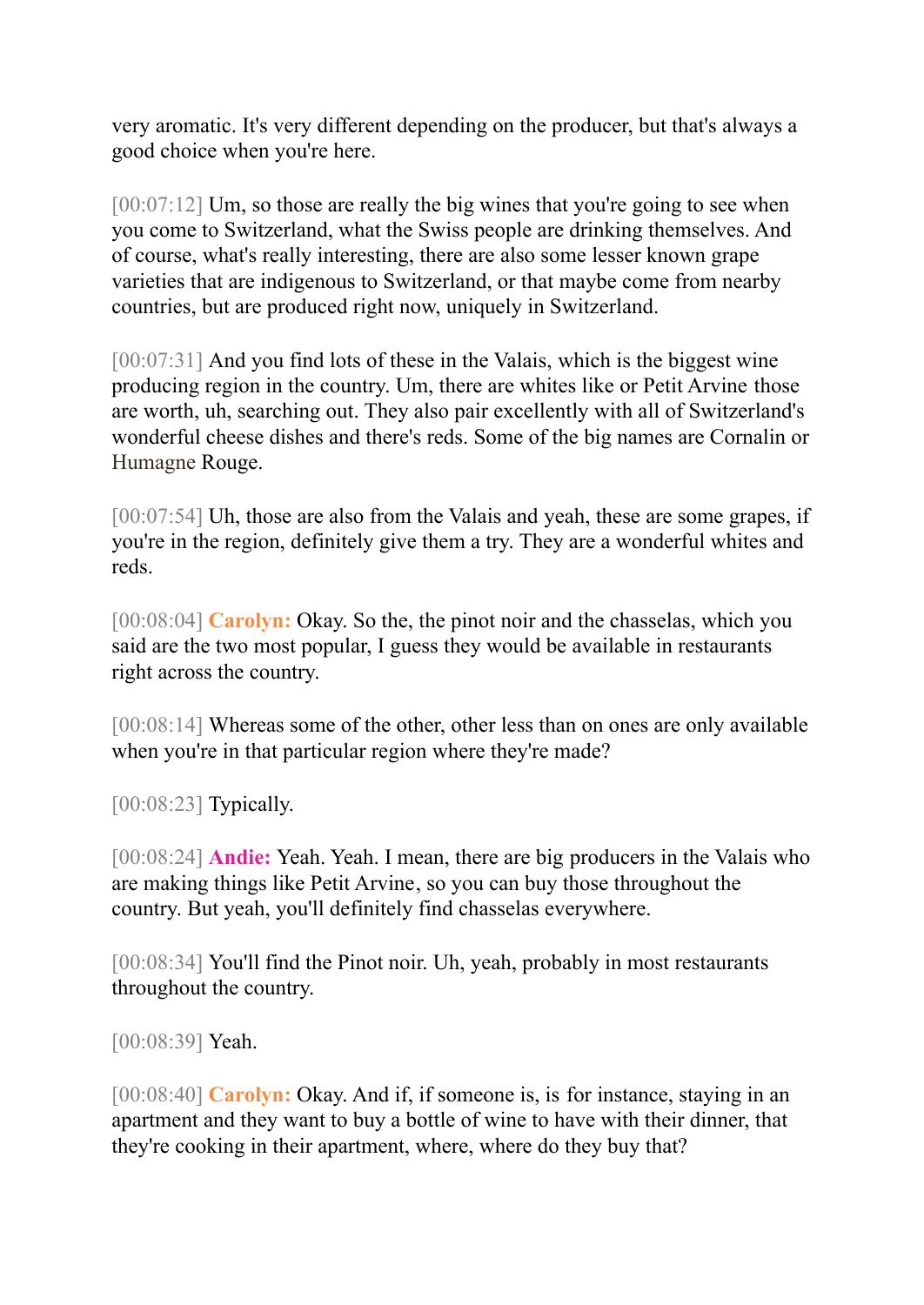[00:08:52] I mean, I know in Australia we just can go to the supermarket and buy wine, but that's not, um, hasn't been a thing in Switzerland. Has it, or, or is that about to change?

[00:09:03] **Andie:** Uh, well, it just depends on the supermarket you go to actually. So, um, Switzerland has two main supermarket chains, one being the Migros and the other, the Coop, uh, the Migros historically, um, doesn't sell any alcohol.

[00:09:20] Um, it is potentially about to change in the next few years, but, uh, yeah, and that was because their founder. Uh, sort of made a mandate that he didn't want to support the sale of, of alcohol and cigarettes. And since its founding in the early part of the 20th century, they have never sold it and sort of, yeah.

[00:09:40] I mean, Swiss people have accepted that, and it's fine. Uh, but if they want to buy wine at a supermarket, then you would probably go to the Coop, um, or even the Denner which is another big Swiss, uh, chain store that is owned by the Migros. And that's kind of where they, they sell the wine. Um, You can definitely buy it there.

[00:10:00] And, uh, of course, if you're in a wine region, you'll have a better selection. Even at the, at the Coop or the big supermarket, they'll sell some of the regional wine there. And, uh, yeah, but you should be able to find it. And the price point is very low. You can find great wines for around 10 francs. Yeah, it's one of the things that's not so expensive when you, uh, when you come to Switzerland, your bottled water is costing you four francs, but a good, an okay

[00:10:27] bottle of wine is costing you 10. So it is better to drink wine than water. Maybe.

[00:10:32] **Carolyn:** Interesting, I guess, because Switzerland is such a mountainous country, uh, grapes, aren't grown everywhere. So are there, are there particular regions where, where wine is grown?

[00:10:44] **Andie:** There are six distinct,

[00:10:46] uh, wine-making regions in Switzerland.

[00:10:49] Um, they are the Valais in the south, Vaud, uh, Geneva, Ticino the Italian part. Um, then there is the Three Lake Region which includes, uh,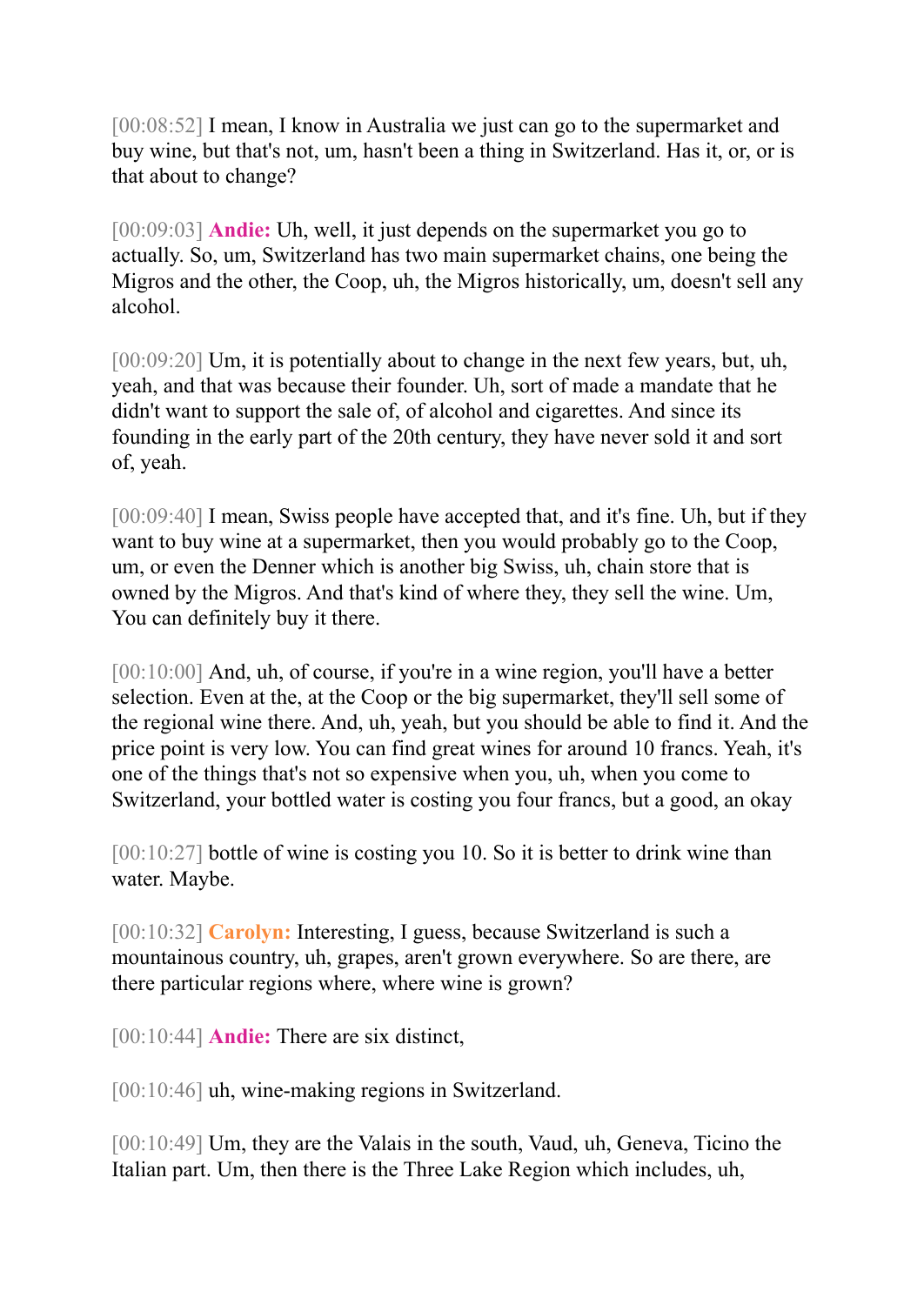Fribourg, Neuchatel and parts of, of Bern. And basically they lumped the rest of German speaking Switzerland together. And that will be Schaffhausen, Thurgau have big wine producing parts, parts of Canton Zurich, and Graubunden has a, as a big wine producing section near Maienfeld sort of before you get up into the really mountainous part.

[00:11:24] Um, yeah. And in all of these places you can find wineries to visit. There are usually beautiful, beautiful, hikes and trails throughout the vineyards. Um, the most famous one is probably the region of Lavaux along lake Geneva. Uh, there you even have a Panorama train, you can take through the vineyards. You can take a ride on a boat on the lake and see the vineyards is just so beautiful.

[00:11:52] The terraces along there, and you can try wine at many parts there. And there's lots of independent tour companies who will take you through the vineyards there. And I recommend that a lot in, in Switzerland too. Maybe if you're really interested in wine, really interested in visiting a wine region, it is worthwhile seeking out a tour because it's just a lot smaller than maybe what people are used to in other countries with big, uh, wine, wine production.

[00:12:19] And, uh, sometimes. The very small wineries are closed or, you know, they're only open at certain times of day and a tour will help you avoid disappointment. If there are places you really want to visit and then why do you really want it to. Hmm.

[00:12:33] **Carolyn:** Okay. So, uh, if, if you're traveling independently and you want to just go and taste some wine from a local winery, uh, they mainly only open on, on weekends, or is it something that you can do fairly easily or you really need to plan that in advance?

[00:12:53] **Andie:** I would say plan a little bit to avoid disappointment, for sure. Like we have also been hiking in a region and wanting to try wine and then yeah, the winery is just closed or, um, you know, sometimes they also go on holiday for a whole month or something. So it's just a good idea. Maybe to look at the routes, see the wineries on the way, and just have a quick look on their website to see if any closures are mentioned.

[00:13:17] Um, but surely the regions where the, the. The wine is produced. All the vineyards. It's so beautiful to walk through there. You're always near a small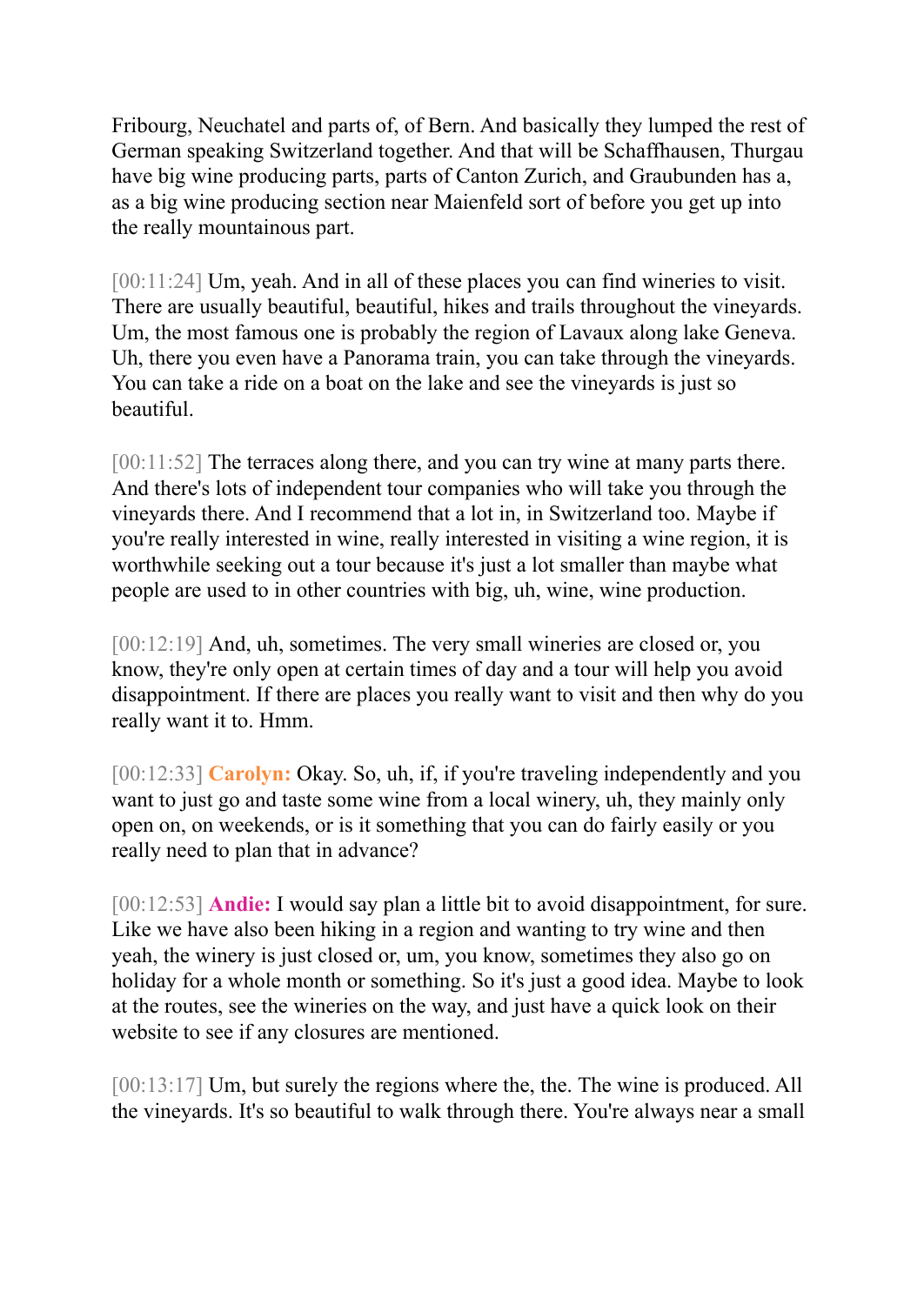town. So maybe even if the winery is closed, you can sample the wine and in the small town that you walk through or things like that, pick up a bottle.

[00:13:35] **Carolyn:** I know that the Lavaux vineyards that you mentioned, that's, I've seen them from the water and from the road, or, you know, the main highway, but I'm really desperate to go

[00:13:45] and actually take that little train through the vineyards and, and see them there. Actually, a, a UNESCO world heritage site, aren't they? Which is amazing.

[00:13:54] **Andie:** Yeah, it's

[00:13:55] incredible. It's beautiful. I even know a woman who hosts, um, biking tours through, through the vineyards there too. And yeah, it's really, really a lovely region.

[00:14:06] **Carolyn:** Um, oh, that would be nice. Okay. Now we've, we've covered a bit of about wine. What about, um, distilleries? So I think there's some, um, plenty of spirits being produced in Switzerland.

[00:14:19] **Andie:** Absolutely. Yes. Um, of course probably the most famous Swiss spirit. I'm one that maybe people don't know originates in Switzerland is, um, Absinthe.

[00:14:29] And this comes from the Canton of Neuchatel, particularly in a little valley called the Val-de-Travers . And, uh, like in most parts of the world, it was banned for much of the 20th century and they just started producing it again, sort of at the turn, into the 21st century. And this region is really wonderful. If you're interested in Absinthe, if you want to hear about the history of the spirit and they have a great museum, um, in the town of , uh, it's all about the history of the green fairy as this drink is known.

[00:15:06] Um, It was banned in many parts of the world, of course, also in this place where it originated. But, uh, during the time that it was banned, the people who lived in this valley continued to make it. And there was a huge black market for Absinthe. And, um, in the museum, they do a really great job of showing the people who sort of kept it alive over, uh, over all these decades and who made it on the sly and who smuggled bottles of it.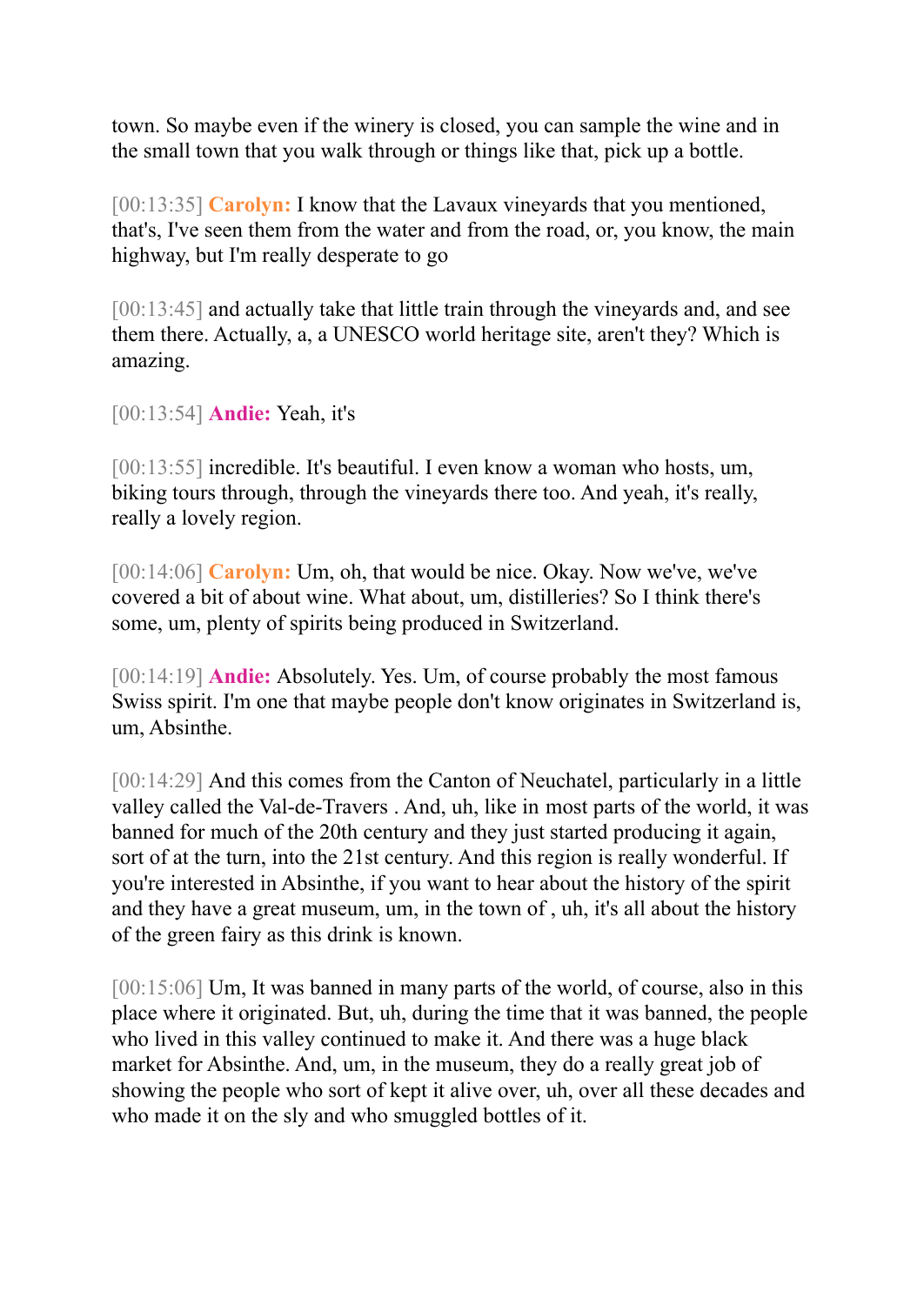[00:15:37] And they have all these firsthand accounts of people talking about the stills that they were hiding in their house and trying to avoid the police when they came to give them fines or came to destroy the sta the stills. Um, and that, that makes that museum really, really excellent. And of course they have like a nice absinthe bar at the bottom.

[00:15:54] You can have a snack, they make lots of great desserts. Uh, with absinthe. Last time we were there, we had like a souffle with absinthe, which was just excellent. And you can try all the different kinds. Um, and there are great hiking paths in the region as well. You can hike around, uh, the Val de Travers where you can go from little town to little town and go to different distilleries.

[00:16:19] And, um, yeah, that's a really great, uh, tourist destination if you're interested in absinthe. As for other, uh, spirits that are being produced in Switzerland, Swiss farmers kind of make spirits out of every possible fruit on the farm. Um, as well as things like potatoes and hay in the mountains, they're making spirits from alpine herbs.

[00:16:41] You can even buy spirits made from Edelweiss. Uh, of course Switzerland's most famous flower and that is really regional. So in the Valais, of course they have many apricots which are beloved throughout Switzerland and they make a really wonderful apricots spirit. Um, they make spirits out of plums and, and kirsch, I guess most people associate with Switzerland as well.

[00:17:05] Um, Surely for the famous Zuger Kirschtorte , that's like a cake that's doused in, in lots of kirsch, which is their cherry spirit. Um, and you also often put a little bit of kirsch in cheese fondue. Um,

[00:17:19] **Carolyn:** Tell me about the, um, spirit made with hay. That sounds fascinating.

[00:17:26] **Andie:** Yeah. Um, they make it with fresh hay. It is from. I'm trying to think it's a hotel in, uh, oh, I wish I remembered the name.

[00:17:40] I think it's just called Heuschnapps.. Heu is the German word for hay. And, uh, that has a great story with it. They found the recipe in this old hotel somewhere in Canton Bern, but I can't remember the town. And, um, yeah, they found this recipe for distilling and flavoring the spirit with. And then yeah, they have this really great drink.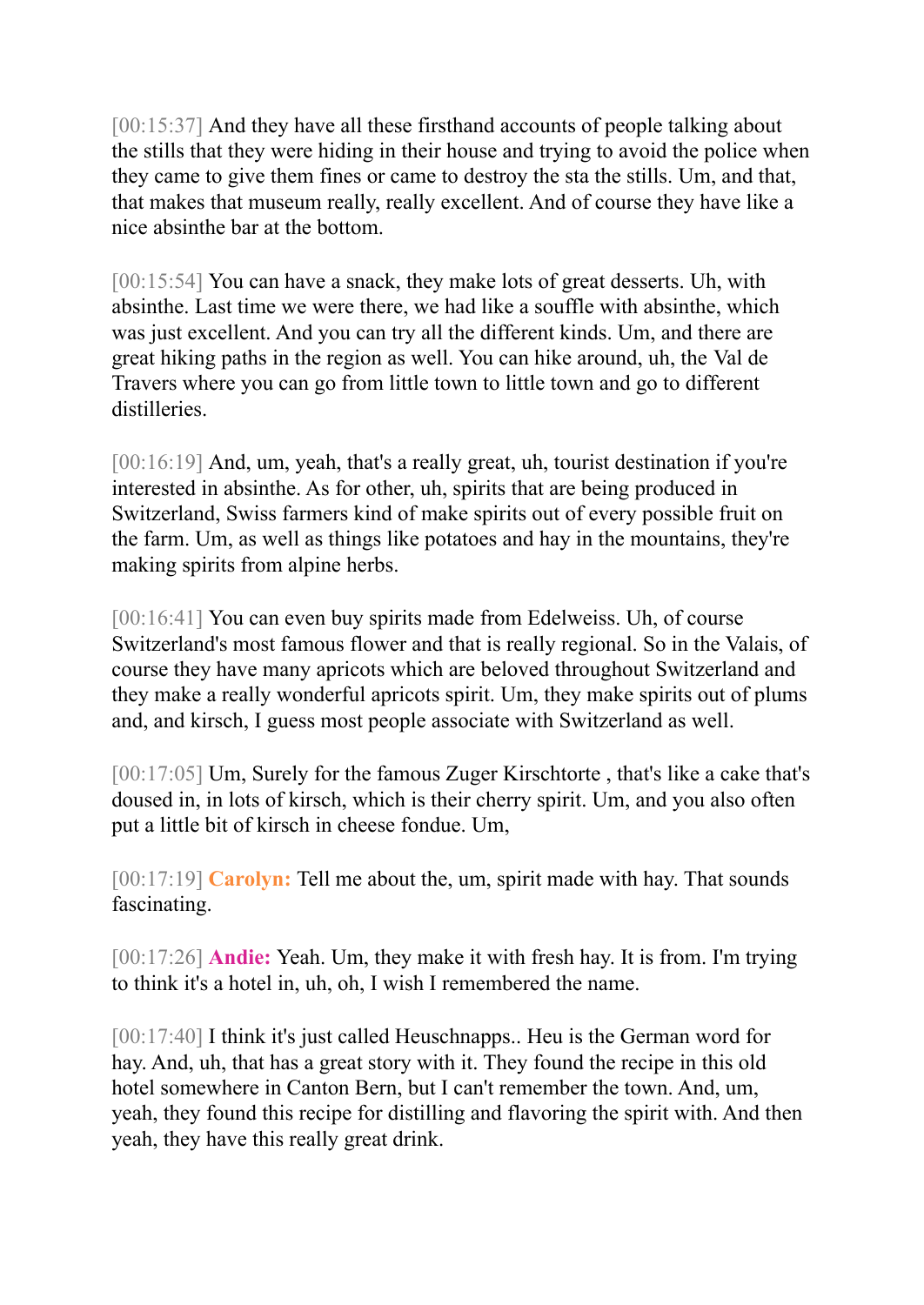[00:18:04] I think it's just called . I'll have to look that up and, and let you know after, but yeah, that's a really good one. And yeah, that Edelweiss too, I think is so Swiss, you know, to have.

[00:18:15] **Carolyn:** You mentioned that we can go and visit the absinthe museum and do some tastings and so on there. What about with, um, with other spirits?

[00:18:22] Cause I know you mentioned, um, schnapps with the, all the fruit, uh, flavored spirits they're readily available at, at restaurants, um, uh, after, after you've eaten. But can you go, um, to, to any of the farms and see the farmers making them or, or have a taste?

[00:18:41] **Andie:** Yeah. So

[00:18:42] there's lots of distilleries who are turning the fruit into spirits.

[00:18:49] They have usually a great showrooms. They have shops attached to distilleries. Lots of them do tours on request. Um, my sister-in-law actually works for a distillery that's nearby in our region. Distillery Studer. And they, they make all the different kinds of fruits schnapps, and you can visit their showroom.

[00:19:09] They, they will, you can do tastings of all the, all the different spirits that they produce. Um, I think if you're more interested, because of course they're not always producing every day, unless they're one of the really big distilleries. Um, but most of them, I think you could contact them and ask them for a tour, ask them to take you around and see what exactly, uh, they're making them they're doing.

[00:19:33] And they're definitely give you tastings and usually have, um, beautiful displays of the history of, uh, of the company and the district. And I can mention one, uh, the Turicum Gin is produced in Zurich and there they have, uh, workshops where you can create your own gin. Um, so if you're in Zurich and you're interested in seeing how gin is made in creating sort of your own take on it, then that's the place to go.

[00:20:02] **Carolyn:** Hmm. Okay. All right. So what about beer for the beer lovers that are listening? I think there's quite a, um, an ever growing craft beer scene in, in, in Switzerland.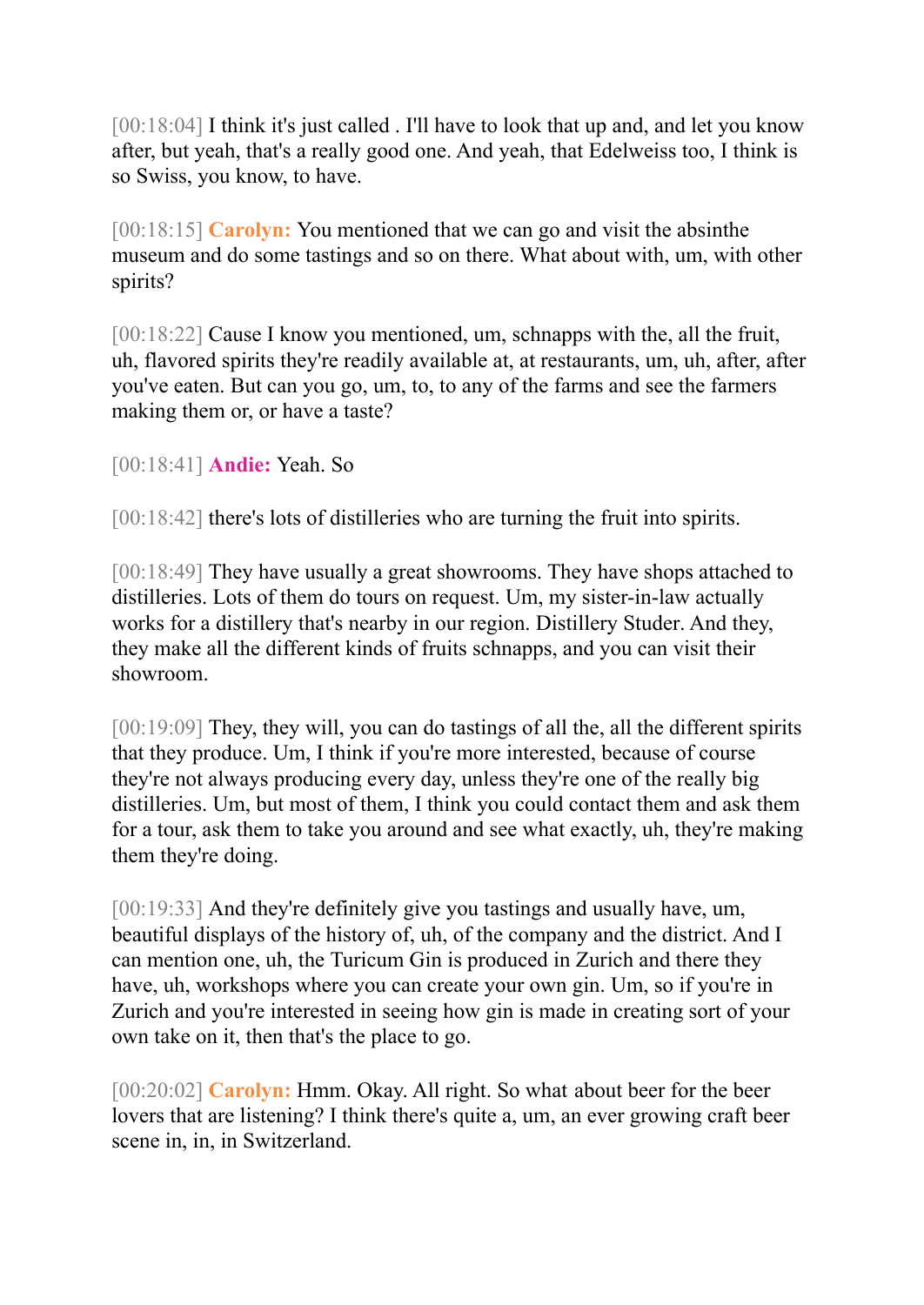[00:20:14] **Andie:** Yeah. Um, beer is really interesting. That's one of my favorite topics and one of my favorite things to drink. Uh, I'll tell you a little bit about the history first

[00:20:24] cause I find it quite interesting. Um, so Switzerland, like many of the countries that surround it, like Germany, had a big brewing culture, um. In the year 1890. Switzerland had about 500 domestic breweries, but by the year, 1998, there were only 24 in the whole country. So what happened during the century there?

[00:20:47] Um, it goes back to the Swiss association of brewers, which was founded in 1887 and, uh, they sort of controlled the entire beer market for much of the 20th century after the first world war. Um, when the stock market collapsed, they lobbied for high tax on imported beer. So no imported beer was really getting into Switzerland and they kind of worked as a cartel.

[00:21:14] They controlled everything. From beer distribution, the size of bottles, the ingredients used and all the different businesses that depended on selling beer, like restaurants, hotels, shops, supermarkets, they were forced into exclusive contracts with the breweries owned by this, uh, cartel. Initially this was meant to protect Swiss beer.

[00:21:39] Um, but then it sort of backfired when there was no competition. The beer really suffered and got bad. And then in the 1990s, the cartel collapsed and then the market was just flooded with foreign beers and consumers finally had a choice and bought these more innovative beers out from outside of Switzerland.

[00:22:00] Um, ironically, almost all of the cartel breweries, um, were bought by foreign companies. Like Heineken and Carlsberg. So all of your big sort of seemingly historic Swiss brands like Feldschlösschen and Calanda and Eichhof, they're all owned by huge international conglomerates. But fortunately, uh, lots of microbreweries sort of popped up in the meantime, uh, sort of at the beginning of the two thousands, this was, I mean the whole beer world was seeing a trend in craft beer, having all these microbreweries, making a lot of old, uh, beers, really good beers.

[00:22:41] And today Switzerland actually has the highest number of breweries to person, to citizen. And there are a thousand different breweries in the country.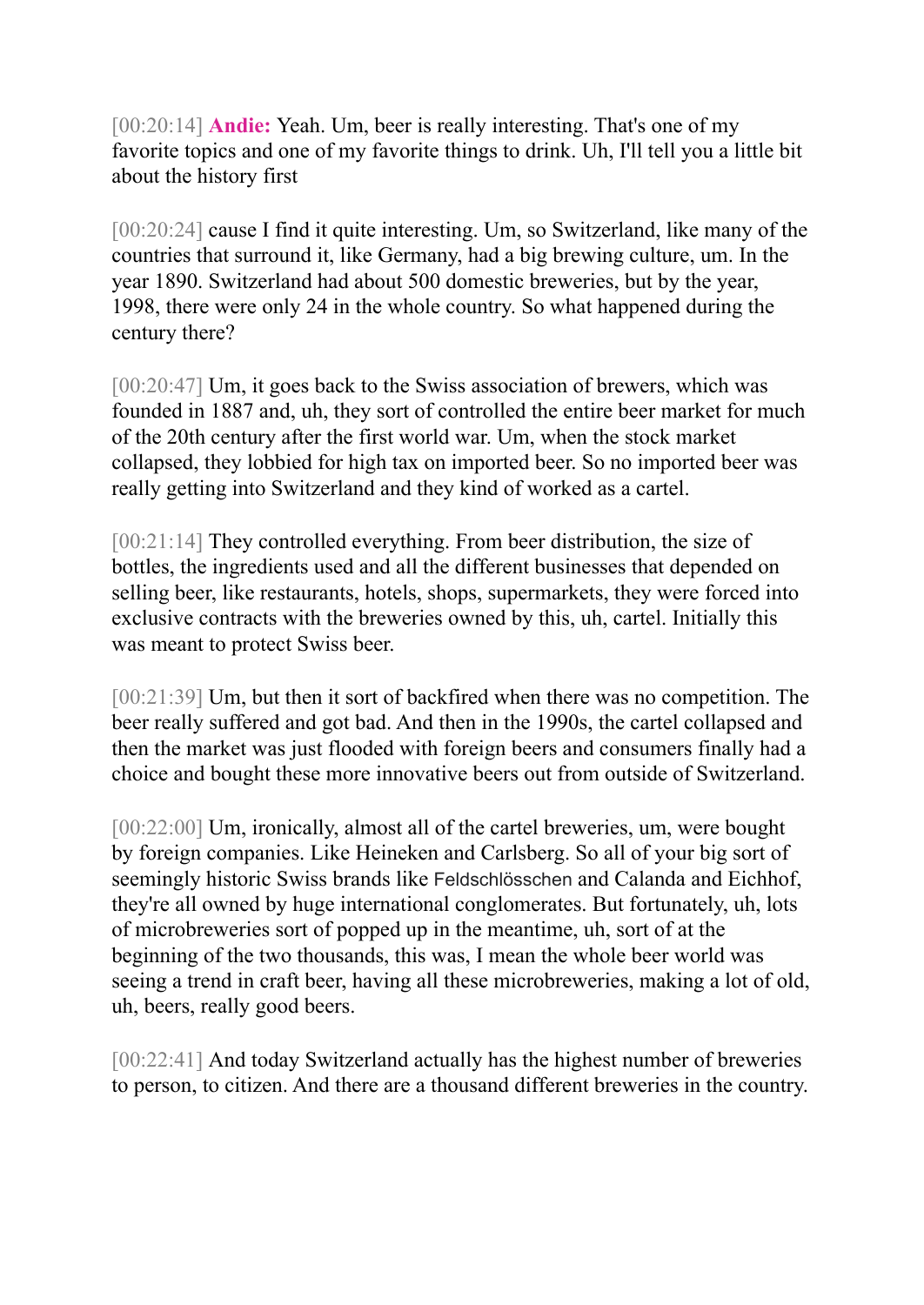[00:22:51] **Carolyn:** It would take a while to get around and taste a beer from each of those

[00:22:57] then.

[00:22:57] **Andie:** Absolutely. Yeah. And I mean, Swiss craft beer, it's still a really small part of the market.

[00:23:03] These big, big companies, um, still dominate. But, uh, my recommendation is always to, to see if you can find a regional beer, a local beer, and, uh, try that one out while you're here because they're really excellent ones.

[00:23:15] **Carolyn:** So what about other other drinks that are unique to Switzerland or produced in Switzerland?

[00:23:22] **Andie:** The Swiss

[00:23:23] drink a lot of Most, which is like apple juice, apple cider. This is really popular, especially in the fall once the apple harvest has happened. Um, there is an apple cider museum you can visit in Arbon. This is in Northern Switzerland, on Lake Constance, and it has a wonderful history of sort of apple juice and cider production, um, in Switzerland.

[00:23:48] Um, this is really popular and actually also goes back to some government initiatives. Uh, sort of in the middle of the 20th century when they were encouraging farmers, uh, not to make alcoholic beverages, uh, out of their apples. So they were asking them to make what's known here as Süssmost or like sweet apple juice and sell this to people.

[00:24:08] And they were encouraging Swiss people to, to drink non alcoholic drinks to drink this, this Most, this apple juice, rather than drinking um, Uh, yeah spirits, which would otherwise have been produced, um, possibly from the apples. Um, and. Yeah, but it's a little bit different sort of than the apple juice I know I was used to drinking in Canada as a child, which was just only sweet.

[00:24:38] Um, it's really delicious. It's often very tart and sour and, um, you can also get a Schörli, which is a drink where the apple juice is just mixed with, with sparkling water. And so it's like carbonated apple juice, which is really excellent. I remember that was one of my favorite drinks, uh, when I was a child visiting Switzerland.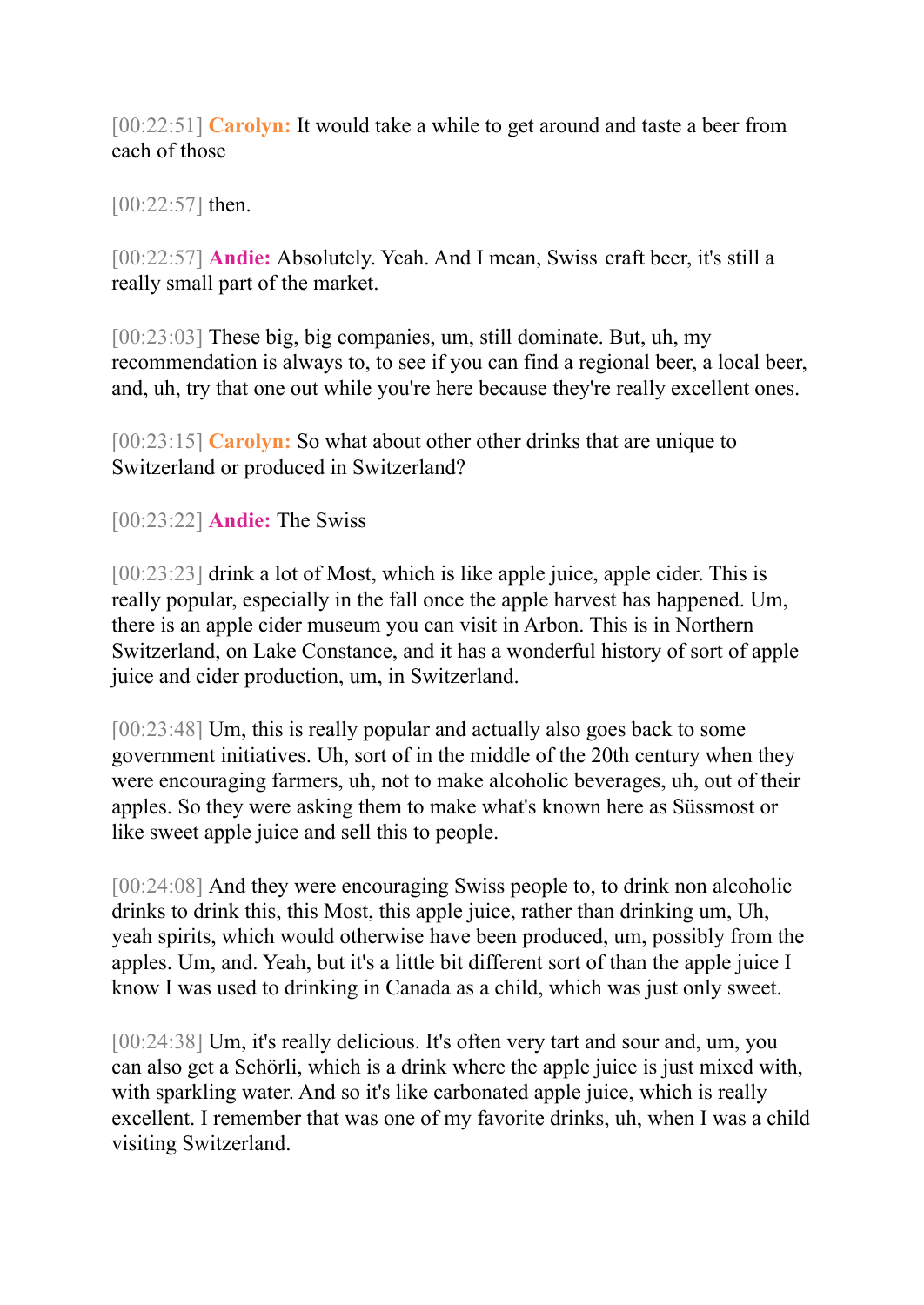[00:24:55] Um, so that's one popular. And you can actually also get a beer that's mixed with, with apple and pear juice called a Bschörli, that's from one of the big beer producers Appenzeller Bier. Um, and that's when, yeah, those two things are mixed. Uh, one of the other unique drinks to Switzerland, their most famous soda. I think I mentioned it in the last episode as well is Rivella.

[00:25:20] Um, this is made with whey, which is a byproduct byproduct of cheese production. Of course, it seems fitting that this milk, that their soft drink is like milky. Uh, um, and on average, the Swiss drink about 10 liters of Rivella per person per year, which is quite a lot. Um, it's definitely worth tasting a taste of, I don't know how to describe, it a little bit like ginger ale sort of, but um, people have told me it's really a, a love or hate kind of, kind of tastes.

[00:25:51] You can find that at all your supermarkets, so you should, um, check it out.

[00:25:56] **Carolyn:** Oh, I've never tasted it, but I have to say just, I don't know, the sound of it kind of puts me off thinking of milk and a soft drink combined. It, it doesn't sound right, but if you say it's a bit ginger-beerish, well, maybe I'll taste it next time.

[00:26:12] **Andie:** Yeah. Yeah. It's definitely worth the taste and maybe it will surprise you with, with what it's like

[00:26:17] **Carolyn:** If so many Swiss drink it, it must be

[00:26:20] OK.

[00:26:20] **Andie:** Yeah. Yeah, that's true. That's true. Um, another drink that they really love, which might be surprising is, uh, ice tea strangely, and they are the largest consumers of ice tea in Europe and they drink around 30 liters per person per year.

[00:26:39] And comparing that to the next highest European drinkers of, of ice tea who are the Belgium, Belgians. They only consume about 10 liters per person per year. And I think some of that comes from, uh, the Migros who have their own brand ice tea that they made in the seventies, which has sort of become like a cult product.

[00:26:59] It's in blue bottles. You just go to a Migros supermarket and you see all these blue bottles that say ice tea on them. And that, yeah, people all over the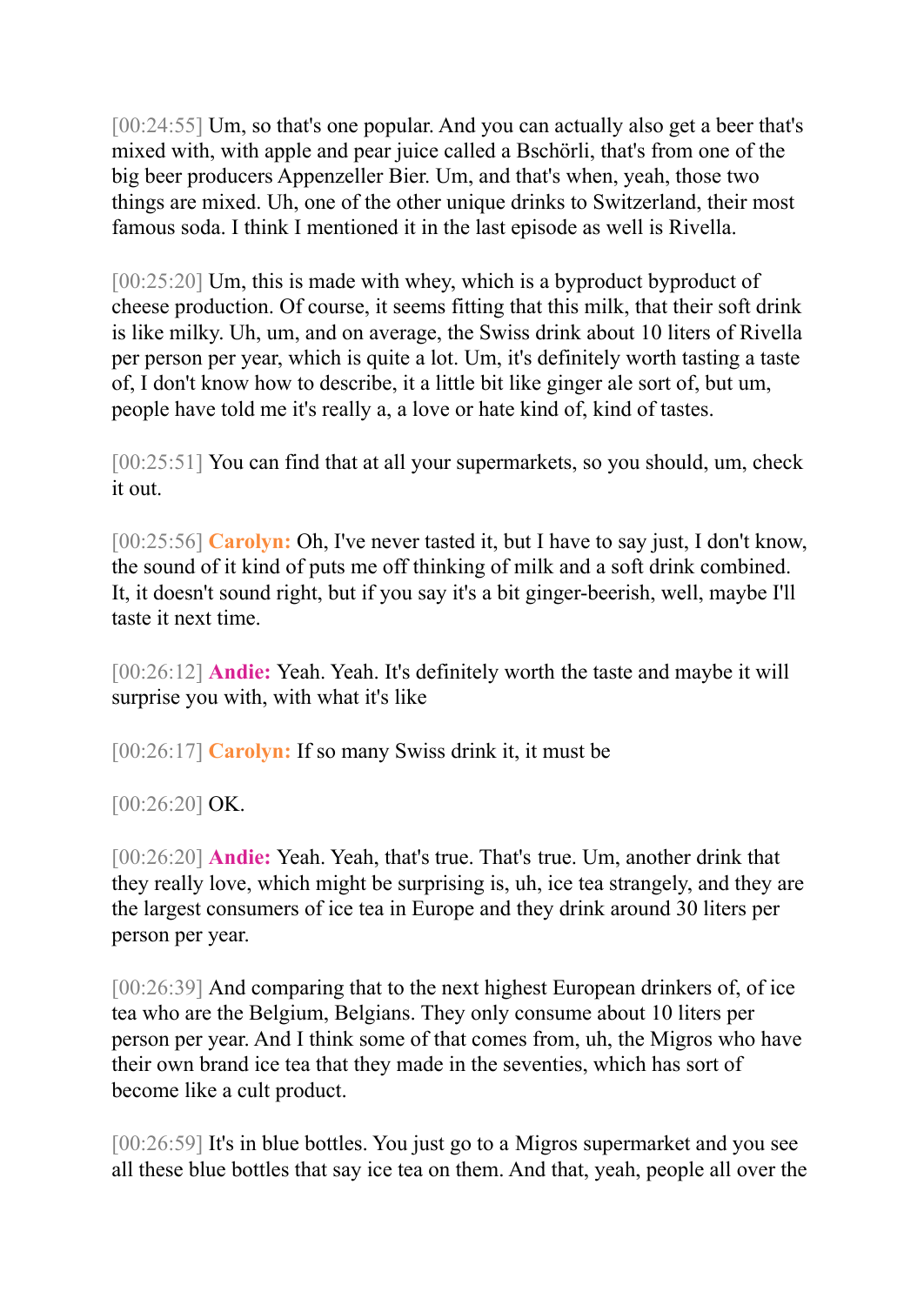country just always drink this. I always also remember it as a child drinking it in Switzerland. Um, and now they make a whole bunch of different flavors of it.

[00:27:16] There's like green tea and alpine herbs and rhubarb and, and, um, peach. Uh, but yeah, that's another one of the really popular drinks in Switzerland. Maybe something to try, uh, in the summer to see if you like it.

[00:27:31] **Carolyn:** Yeah. Okay. Well, a couple of, um, fairly quirky sort of drinks there. Now you mentioned earlier about when you were researching for your book, some of all the history and the traditions of, of the drinking culture in Switzerland, uh, fascinated you.

[00:27:47] So have you got any particular facts or things that you think are really interesting and worth sharing with us?

[00:27:55] **Andie:** Yeah, absolutely. Um, I'd love to tell you about, uh, one of my favorite liquers, which is made in the Canton of Graubunden, uh, it's called Röteli and it's made with dried cherries and spices, and they've been making it there since about the 19th century.

[00:28:13] Um, it's traditional to drink this drink on New Year's Eve. Um, in the olden days, uh, bachelors would go from farmhouse to farmhouse on New Year's Eve and they would visit unmarried farmer's daughters. And at each farm, they would sample a glass of Röteli that the single women, sort of under the watchful eyes of their moms, uh, had made to, to serve to the bachelors who were coming.

[00:28:39] And, uh, yeah, they kind of saw this drink as, as a love potion. And sometimes the, the visits would result in marriage proposals, um, and humorously, sort of the further back in the valley, the bachelors went, the drunker they got, and then the better looking, more appealing the daughters became, which kind of gave an advantage

[00:29:01] if you lived way back in the valley. By the time they got there, uh, everyone was feeling pretty friendly. Uh, yeah. So I, it's just sort of stories like this, um, that I discovered, uh, during the research that, uh, yeah, it was, yeah. So interesting.

[00:29:19] **Carolyn:** So, what are your favorite of each of each of the drinks that we've talked about?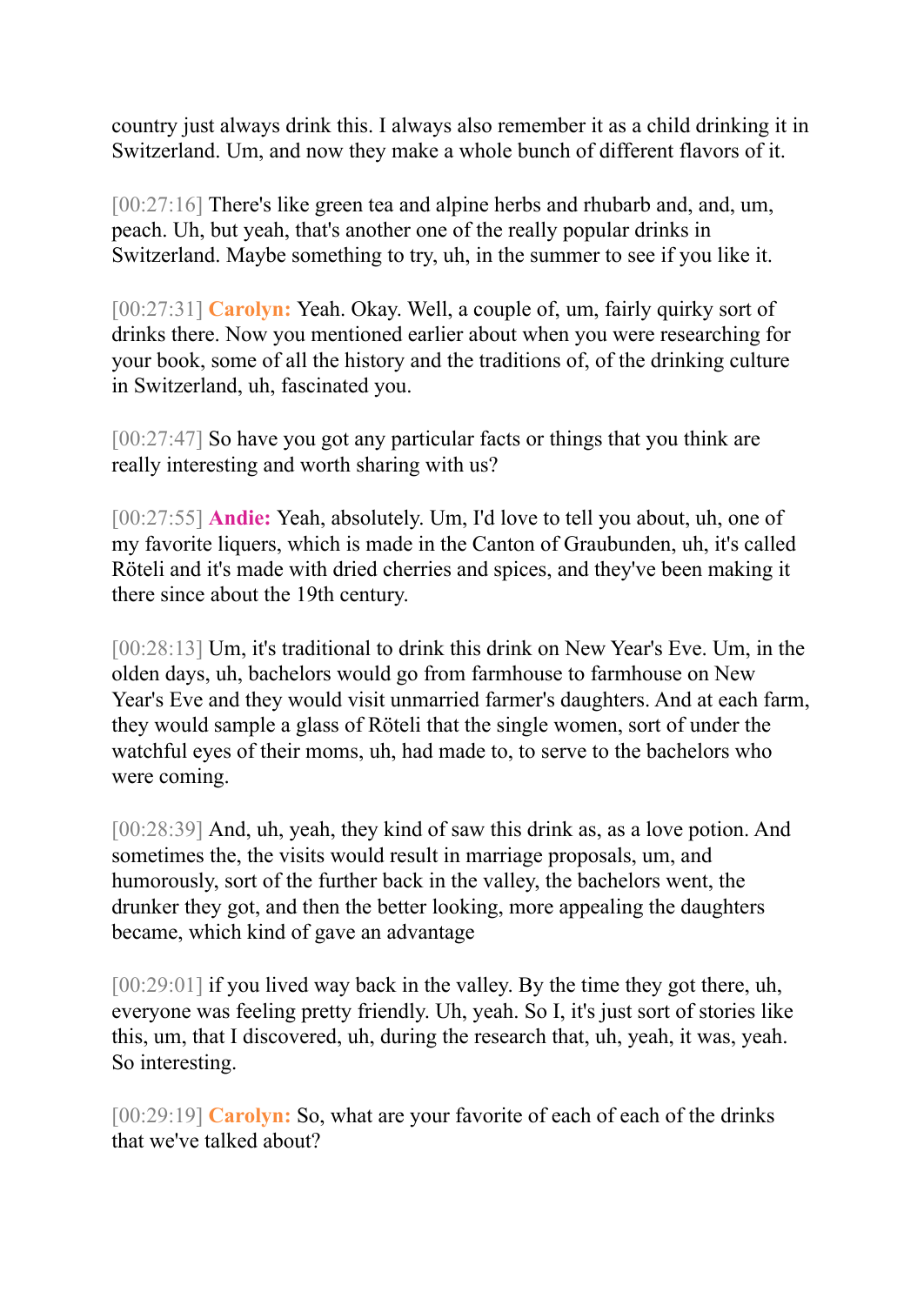[00:29:23] So if you had to choose one wine, one spirit, and one beer that you would recommend that any visitor tries, which ones would they be?

[00:29:34] **Andie:** What a great question. Um, so I think for a wine, I really liked the, the wine Petite Arvine. This is, uh, Uh, one of the indigenous ones to the Valais, the region in the south of Switzerland.

[00:29:50] And it's just a really nice, crisp, a little bit sweet, a white wine, and it's lovely paired with, with most cheese dishes. I like to serve that also with fondue, um, when it's not too, too sweet and, uh, Yeah, that for me is one of my favorite wines to drink here. Also, if we have a little Apero, little cocktail party, I like to serve to serve that.

[00:30:17] Um, for beer, I have to mention my favorite brewery in Switzerland is the Brasserie de Franches Montagnes, that's for anyone who's interested in sour beers. Um, they've been making sour beers here in Switzerland. They're sort of the, the grandfathers of, of craft beer in Switzerland. They've been making beer since 1990.

[00:30:37] And, uh, their beer was once voted by the New York times, the best beer in the world, one of the famous sours that they make. And, uh, yeah, all of their beers are really interesting. They make some using, uh, different ingredients like lapsang souchong tea and, and one year they made beer with gummy bears. Um, and, uh, yeah, they're usually barrel aged and really excellent.

[00:31:04] And if you want a more, um, sort of, uh, commercially friendly beer or something, the beers from White Frontier, which is a brewery, um, that's in the Valais. These are where you get your, your IPA's and sort of lots of different craft beers. So that's another one. You can buy them at the Coop as well. And, uh, that would be another, another choice sort of for easy drinking, uh, the brewery White Frontier. And for spirits, um, Yeah, I just love all of the, the fruit schnapps.

[00:31:39] I think they don't get quite enough love, um, in Switzerland or abroad. Um, right now there's, there's was sort of a trend, you know, towards gins and different rums and vodkas, all these kinds of drinks. Um, but the, the Swiss fruit spirits like apricots, uh, Plum, cherry. It's such a nice thing to have at the end of a meal, sort of a little shot of that.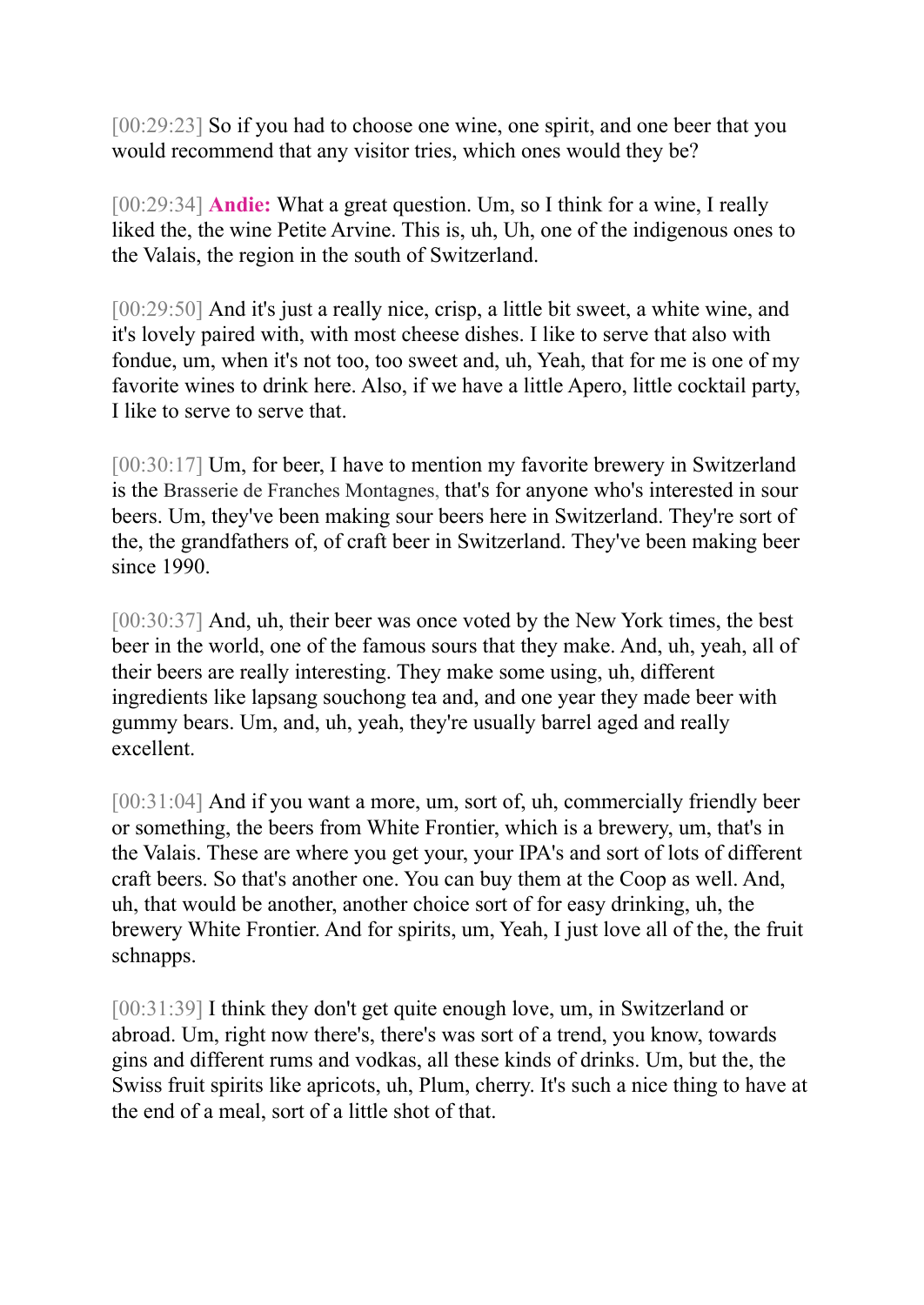[00:32:04] And, um, you can use them really easily in, in your mixed drinks as well, which I, I write about in my book, sort of, uh, replacing maybe where you would put vodka or different, uh, schnapps in a, in a drink. Putting these, these fruit ones there instead. So really that my other favorite thing yeah, is to end a meal with, with a little bit of Apricotine, or, or a, or a kirsch at the end.

[00:32:30] **Carolyn:** Mm.

[00:32:31] Good idea. So what about festivals? Um, I guess there, there's probably festivals held at the time of, um, the, the harvest for the wine, but are there beer festivals as well?

[00:32:44] **Andie:** Yeah. Some of the biggest ones, uh, of course, yeah, there's huge number of wine festivals *Fete de Vendanges* throughout the, uh, the French speaking part, uh, of Switzerland in the fall.

[00:32:59] And, uh, there are smaller beer festivals. There's lots of craft beer festivals at the moment. You can just have a look and find them, um, in, in most of the big cities they have some craft beer festivals where lots of these microbreweries, uh, come. And my favorite festival of the year is a sour beer festival that is held at this, um, Brasserie de Franches Montagnes, brewery.

[00:33:27] And they have really great breweries from all over and even the north America, uh, coming there to show off their beers, some of the biggest sour beer producers in the world, like Cantillon and Loverbeer and places like this. They go to this tiny little town in the Jura in Switzerland and everybody drinks a lot of beer.

[00:33:46] It's really wonderful.

[00:33:49] **Carolyn:** Great. So what about etiquette when you're sharing, if you're having a meal or you're sharing a drink with someone in a restaurant or at a bar, what's the etiquette when it comes to drinking?

[00:34:01] **Andie:** Yeah. That's a really good point. Um, in Switzerland it's really important, uh, that everyone at the table has their wine and cheers.

[00:34:12] Cheers-es before any wine is consumed. It's a huge faux pas if you drink from your glass before you've cheersed um, and also when you're cheersing, it's expected that you're looking directly in the eyes of the person you're cheersing and saying their name. Um, so this of course leads to a lot of,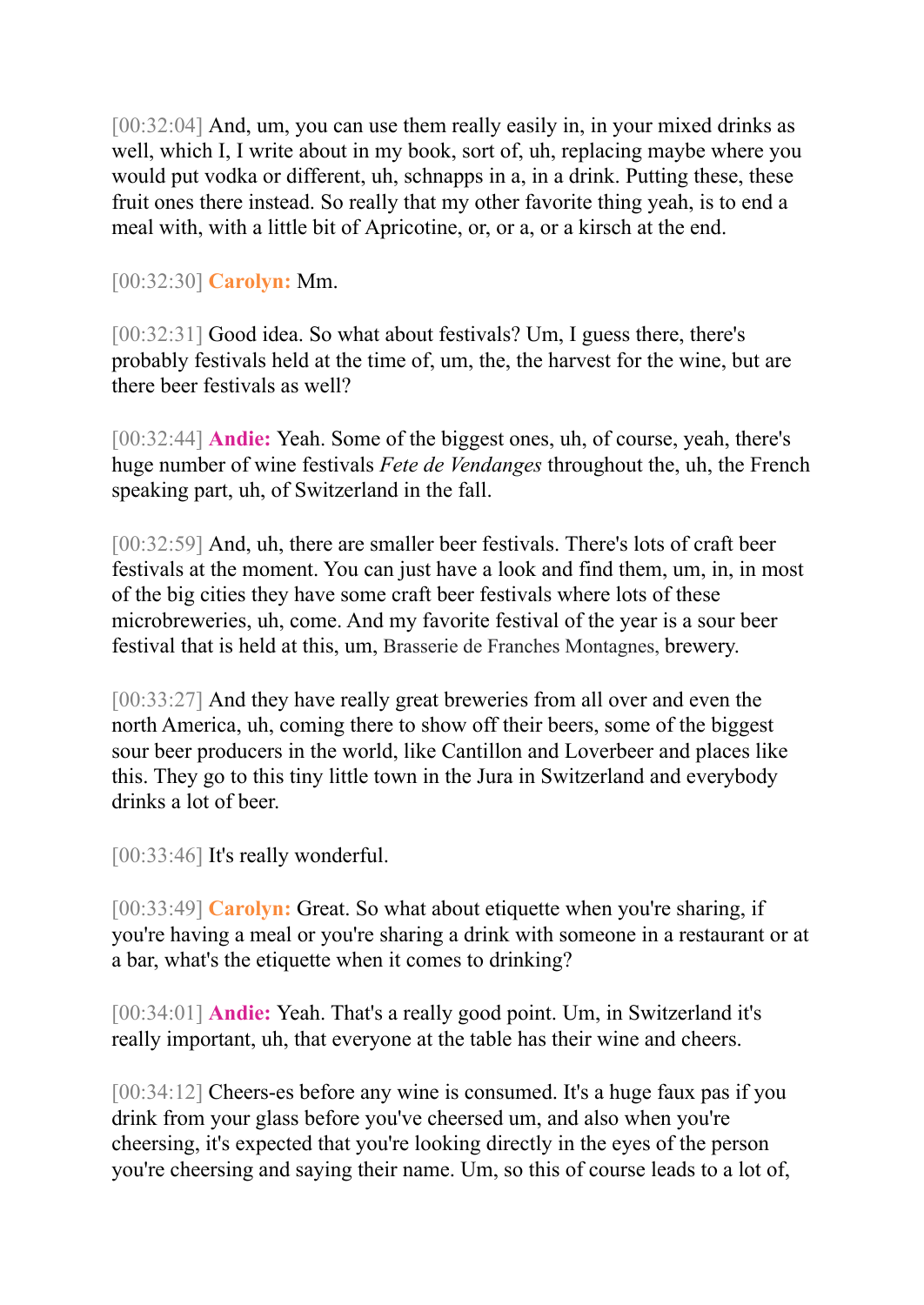uh, It can lead to, um, moments at parties where you've maybe forgotten the names of all the people that you've met and you're struggling a little bit.

[00:34:44] Um, but yeah, and, and of course, Cheers, in German Prost or, or Sante and French.

[00:34:51] **Carolyn:** Um,

[00:34:52] that would be quite funny if you're at a table with 10 people and everyone had to cheers and say every person's name, it could take awhile. You might be quite thirsty by the time you actually got to sip

[00:35:04] your drink.

[00:35:05] **Andie:** Oh, absolutely.

[00:35:06] Yes. With my in-laws at Christmas and things like that, people are up there walking around the table, their cheersing and it's quite a production. Yeah.

[00:35:15] **Carolyn:** It sounds like fun. Well, thank you, Andie, for sharing all that, uh, really interesting information with us now, where can people buy not only your book Drink like the Swiss, but your other books?

[00:35:28] **Andie:** Yeah. Um, I mean, if you're in Switzerland, they're available in most, in most shops here in the English section or the Swiss interest section. Um, you can also get them online directly from the publisher Bergli or they're available on the Book Depository or Amazon. And from most online booksellers and yeah.

[00:35:50] **Carolyn:** Wonderful. Well, I'll link to all those websites that you've mentioned as well as your own website, Helvetic Kitchen, uh, in the show notes for this episode. And I'll also include a list of, um, the different wine and beer and spirit varieties that you've mentioned and some of the different breweries and the different places so that people, if they're interested, can, can go and

[00:36:13] look them up and plan a visit to them while they're in Switzerland.

[00:36:17] **Andie:** Super. Yeah. Thanks again for having me also, it's been wonderful to, uh, to talk a little bit about Swiss drinks.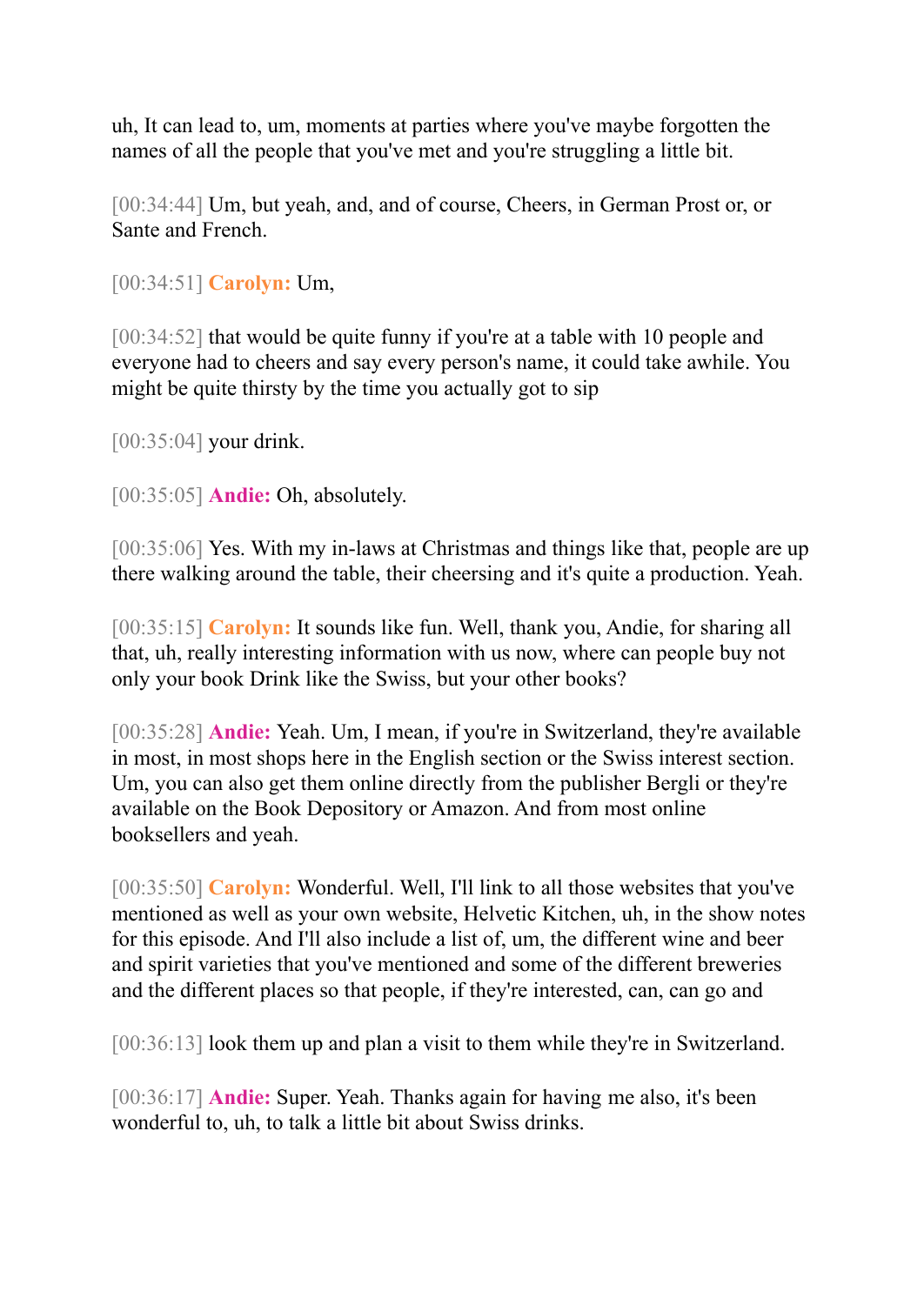[00:36:23] **Carolyn:** Thank you again.

[00:36:26] There's certainly a lot to discover, enter taste. When it comes to Swiss drinks, I never would have imagined the Swiss to be Europe's largest consumers of ice.

[00:36:37] If you missed hearing Andie chat about Swiss cuisine, make sure you listen to episode 31 of the podcast. It's an episode you don't want to miss. As I mentioned, I'll include links to the local producers that Andie talked about in the show notes. So you can include a visit when you're in Switzerland. You can find those show notes at holidaystoswitzerland.com/episode40.

[00:37:02] A couple of other interesting places to visit include the smallest winery in Europe, which is owned by none other than the Dalai Lama. The winery is located in Saillon in the Valais region and all proceeds from the wine sales go towards helping disadvantaged people. The history of the winery is linked with the Swiss version of Robin Hood, Farinet, and the vines, of which there are only three, produce pinot noir and chasselas.

[00:37:32] There's an interesting trail in Saillon, which features a series of stained glass windows depicting Farinet's philosophy of life and leads up to the winery. So that's something definitely to check out.

[00:37:46] Beer lovers should visit Switzerland's oldest brewery, the Brauerie Schutzengarten in St. Gallen. It opened back in 1779, and it's still operating at its original site. Tours of the factory are available, although they are mostly in German.

[00:38:04] And there's an interesting beer bottle museum where you can see more than 3000 beer bottles from 260 different Swiss breweries.

[00:38:13] You can also visit Switzerland's highest brewery, bierVision Monstein at Monstein in the Canton of Graubunden. Located at 1,625 meters above sea level, the brewery calls itself the last beer stop before heaven and it produces around 300, ah, 300,000 liters of beer each year.

[00:38:38] Whatever your drink of choice, whether it's alcoholic or non-alcoholic, there are certainly plenty of great options in Switzerland, but please remember to drink responsibly.